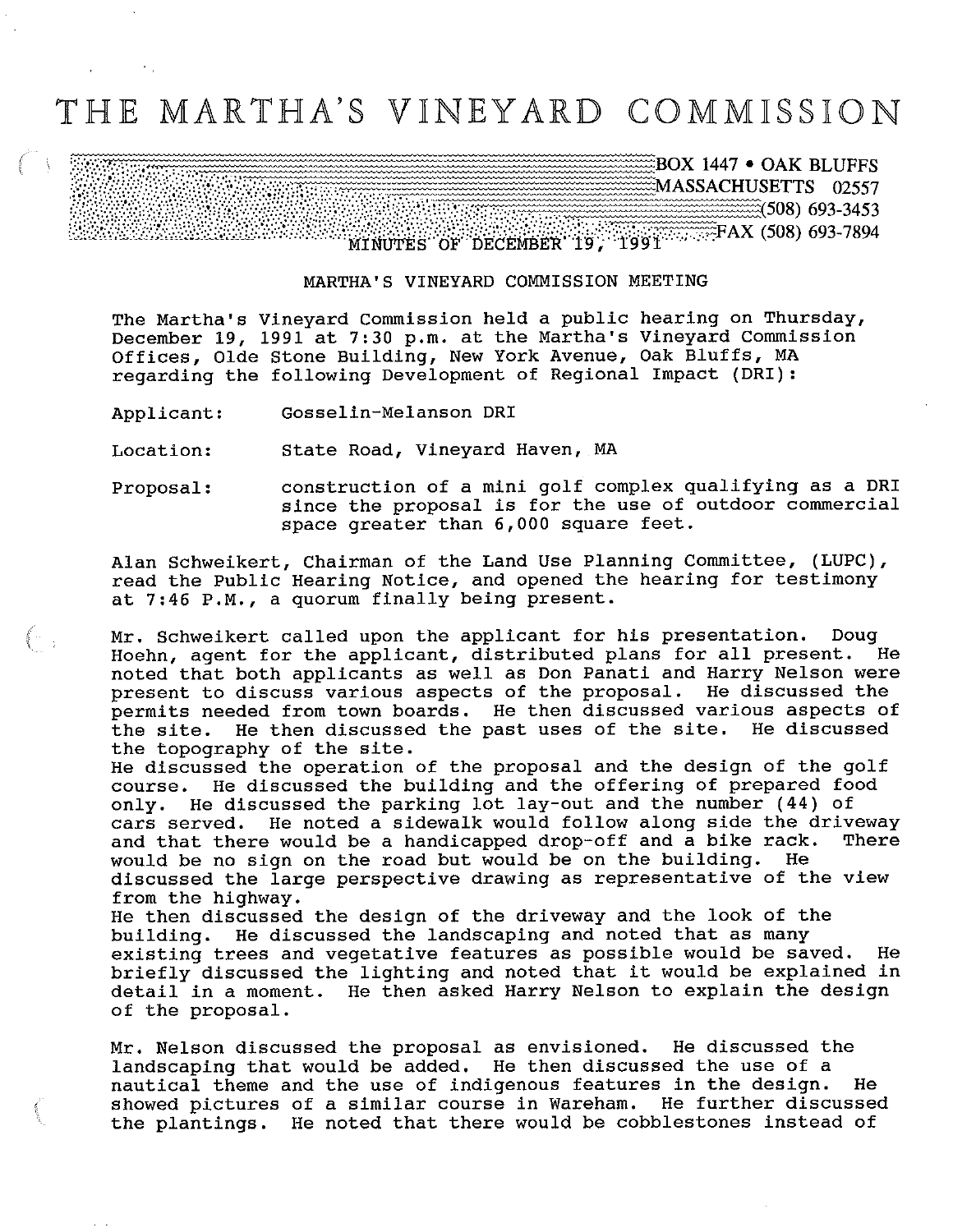## MVC MEETING MINUTES DECEMBER 19, 1991 .......................... PG 2

brick as a feature outlining each hole. He noted the creation of a lake and a depth of 33 inches. He indicated that there would be a geyser and a water wheel, all features to make things attractive.

Don Panati discussed the various aspects of the lighting which was being proposed. He indicated the location of the five poles and the intensity of lighting required. He described the types of lighting<br>(white) and then showed a video of how the lighting would work. The (white) and then showed a video of how the lighting would work. video depicted unscreened lights vs. screened lights. He described the type of lights being proposed.

Mr. Hoehn summarized a number of items found on the MVC checklist. He discussed the grading and the surface being proposed for the driveway and parking lot. He discussed the potential impacts on groundwater from the use of chemicals in the "pond" water. He discussed the<br>comments by Mr. Wilcox regarding the pond water and chlorine. He then comments by Mr. Wilcox regarding the pond water and chlorine. discussed the moving of the driveway to prevent the loss of a large tree and to line up with Colonial Drive. The hours of operation were 11 A.M. to 10 P.M. and the seasons were April to early June and Labor Day to late November in off-season.

He noted that in off-season the area would be only open on weekends. He felt the traffic issue would be non peak with no traffic on rainy days but would be open on cloudy days. He discussed the potential of putting a light on the pole nearest the entrance to make any persons crossing the road more visible to drivers. He then discussed the future elimination of the curb cut when and if the dump access road becomes available.

Mr. Schweikert then called on Tom Simmons of the staff to review the proposal.

Mr. Simmons distributed a hand-out noting that there were very few studies done on these types of proposals. He discussed the number of parking spaces needed, the site access with respect to the dump road.<br>He discussed the studies done on the Cape with similar proposals. He He discussed the studies done on the Cape with similar proposals. He discussed the type of trips generated, the amount and when. He then discussed the type of trips generated, the amount and when. He then<br>discussed the service level of all roads in the area. He discussed discussed the service level of all roads in the area. the capacity of State Road and how little it would change if the proposal were built. He discussed the surrounding traffic generators, the proposed access road to the rear of the site. He discussed the staff concerns of access, easements, parking and safety issues. He staff concerns of access, easements, parking and safety issues. further discussed pedestrian crossing of State Road. He then noted that there would be no impact on any of the roads in the off-season.

Mr. Schweikert asked for questions from Commissioners.

Mr. Wey questioned what would happen to the pond in winter, drained or not? Mr. Nelson indicated it would remain in the shell.

Mr. Combra questioned whether the water was recirculated? Mr. Nelson indicated yes.

Ms. Gallagher questioned the capacity of the course, (tape end-caused loss of answer)

Mr. Sullivan questioned height of fence. Mr. Nelson indicated four feet in black vinyl. He felt that it would be difficult to climb due to its construction.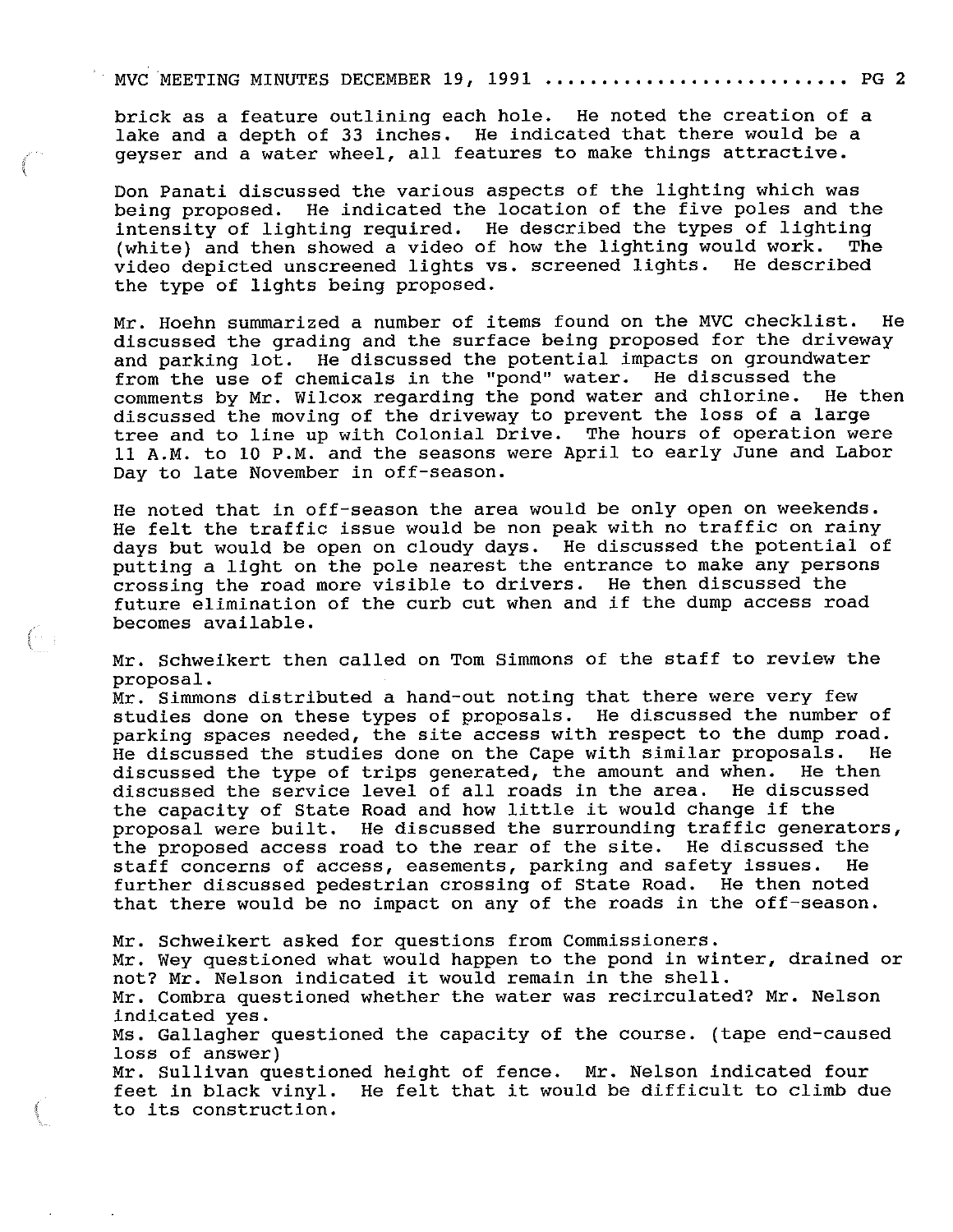MVC MEETING MINUTES DECEMBER 19, 1991 ........................... PG 3

Mr. Early questioned Mr. Simmons about a design speed of 50 mph. Mr. Simmons noted it was part of the computer program and that it meant 50 mph or less. Mr. Briggs questioned the use of music over loudspeakers. There was to be none. Mr. Nelson discussed any potential noise factors. Mr. Early questioned handicapped accessibility. The site would be. Ms. Gallagher questioned signage. There would be none on the road but attached to the building. Mr. Briggs questioned the food service. All food would be packaged with no outside vending areas. Mr. Best discussed the materials to be used for landscaping and questioned whether real wood would be used instead of concrete. Mr. Nelson discussed the materials to be used in the design. Ms. Greene questioned the height of the tallest structure. Mr. Nelson noted the waterfall would be 11 feet high. A discussion of the grading change and the problem of the design followed. Mr. Donaroma discussed the maintenance of existing vegetation and how this could be done with a grading change. Mr. Nelson indicated that there may be a number of tree wells created and that as much of the existing vegetation as possible would be kept. Mr. Best asked for a contour map. Mr. Hoehn discussed the topography of the site. He noted how the site changed as you went to the rear of the property. Mr. Nelson explained the rock retaining wall that would be used to hold the waterfall in place. Ms. Greene questioned the drainage in the area of the parking lot. Mr. Hoehn explained how the system would work. A discussion of this matter followed. Mr. Donaroma asked to move on to public and town boards. Ms. Gallagher indicated that she disliked artificial Disney-like parks. Mr. Briggs raised the issue of the possible usage of salt water and crustaceans. Mr. Schweikert called for town boards - there were none. Mr. Schweikert then called for proponents of the proposal. Tim Doble felt there was a need for things to do for kids and he felt<br>the idea was good and would be operated in a fine manner. He the idea was good and would be operated in a fine manner. discussed the comments he had heard regarding the need for such. David Aires indicated positive support for the proposal. David McKenney felt the proposal would benefit all age groups. Mr. Schweikert read a letter from Pam Clarke in support of the proposal. Mr. Schweikert then asked for those opposed. Chris Fried, abutter, generally in favor but have questions. Felt area should be subtle, non tacky area. He felt the lake area would be a problem since it was only 45 feet from State Road. He disliked the use of chlorinated water and felt a natural pond would be more appropriate. He also disliked the overall use of gunite to create the feel of stone and wood. He questioned the geyser and the spray and the illumination of the same. He then discussed the grading issue and

 $(\mathbb{T})$ 

the lack of vegetation. He discussed the location of the clubhouse

and alternative sitings of same. He discussed signage and the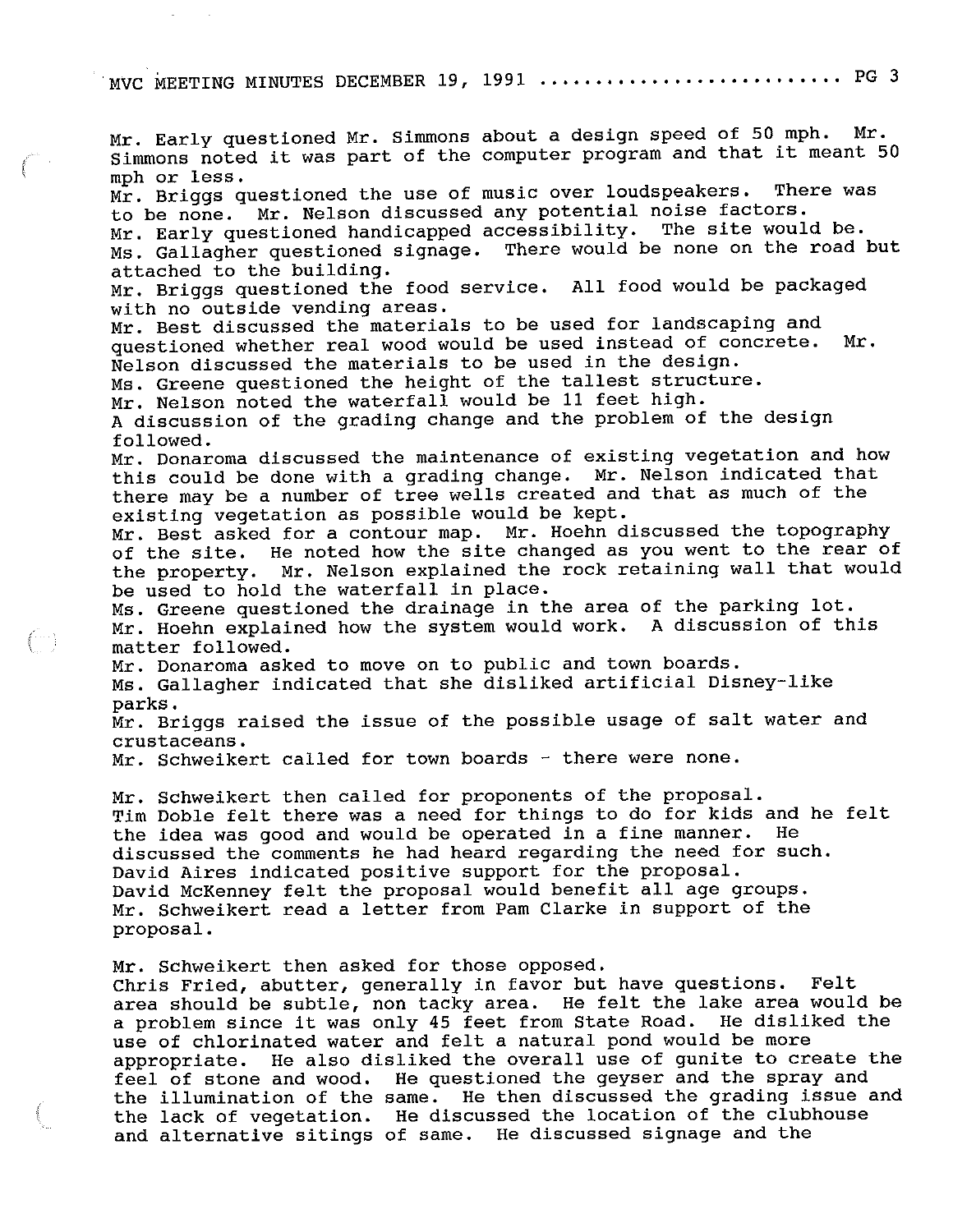MVC MEETING MINUTES DECEMBER 19, 1991 ........................... PG 4

possible use of the clubhouse by outsiders seeking public restrooms. He discussed the fence and the best way to hide  $i\bar{t}$ . He also felt the 40-foot light poles did not fit into the neighborhood.

Mr. Schweikert then asked for any final comments from the applicant. Ray Gosselin discussed the proposal with respect to maintaining the natural vegetation. He discussed the location of the septic system, the lighting, the geyser and how he could work with the neighbors to make everyone happy.

Mr. Schweikert questioned bathrooms. Mr. Gosselin noted that they were for patrons only and not for public use.

Mr. Hoehn discussed the creation of a landscaping list to be approved by the LUPC.

Ed Charter, abutter, spoke in favor of the proposal. Steve Bernier, neighbor, spoke favorably and asked that the Town of Tisbury help make the proposal work by permitting access to the dump road possible. He discussed the need for traffic adjustments to make

the proposal work better.

Kathy Fitzgivens spoke in favor of the proposal.

Timmy Fitzgivens also spoke in favor of the proposal.

Ms. Gallagher questioned the purpose of the geyser and waterfall other than aesthetics. Mr. Nelson indicated an attraction only. Mr. Schilling felt the idea is a good one. Judy Salosky, abutter, felt the idea was good and hoped that the proposal would be made to fit into the neighborhood.

There being no further testimony, the hearing was closed at 9:13 P.M. and the record remained open for one week. The Commission took a brief recess.

Jennie Greene, Chairman of the Commission, reconvened the meeting at 9:30 P.M.

ITEM #2 - Discussion - Gosselin-Melanson DRI - Mini golf Ms. Greene noted that there was not going to be a vote on the proposal this evening.

Mr. Combra noted that he would no longer be on the MVC after the first of the year. A discussion of those leaving followed. (Mr. Combra to be replaced by Mr. Alley; Mr. Wey to be replaced by Ms. Marinelli.) Mr. Lee spoke favorably of the proposal and the need for visual attractions. He discussed the fencing and the need to encourage the Town to take measures with respect to the dump road to help the traffic issues.

Mr. Best discussed the look of natural vs. artificial and the need to consider the abutting properties when considering natural materials. Mr. Early discussed his feelings regarding the use of natural materials and felt that no matter what was used the proposal would still look like a mini golf. He felt some form of `tack' was necessary. He felt the protection and use of trees and other vegetative items would make a difference.

Ms. Gallagher discussed the elimination of the geyser and waterfall. Mr. Donaroma discussed parts that he liked and felt that the design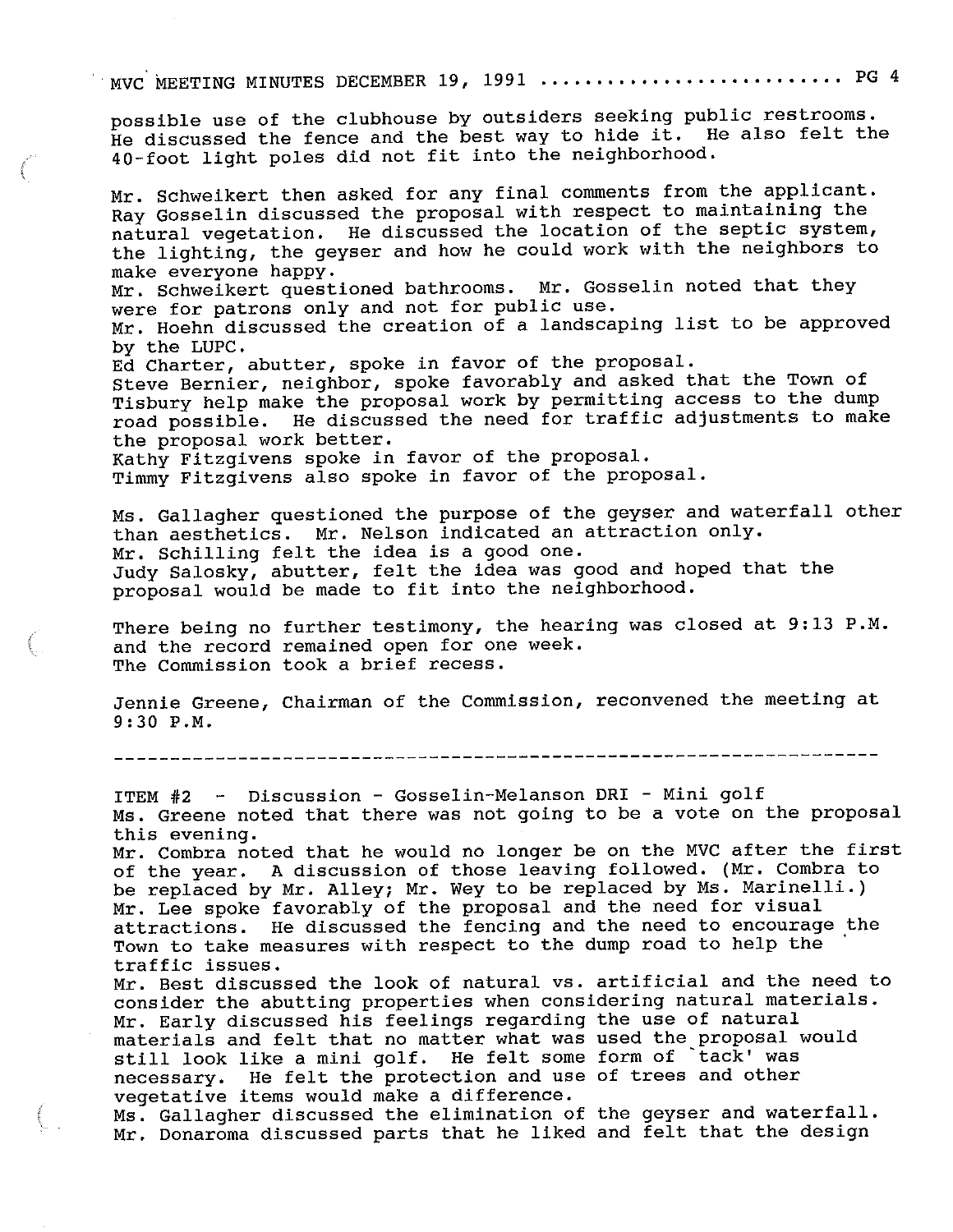MVC MEETING MINUTES DECEMBER 19, 1991 ........................... PG 5

could be made a better and perhaps there could be a meeting of the minds at an LUPC meeting. Mr. Schweikert supported the proposal but expressed concern over the use of the driveway if the dump road could be used. A discussion of the acceptance of the dump road by the Town followed. Mr. Briggs indicated that it would be taken to town meeting for a vote. discussion of possible temporary usage of the dump road followed. Mr.<br>Briggs was asked to discuss the matter with the Selectmen. All felt Briggs was asked to discuss the matter with the Selectmen. All fertile that the project was crucial to all the planning in the area. A that this project was crucial to all the planning in the area. discussion of further access road lay-outs followed. Mr. Sullivan hoped that all businessmen in the area would be contacted prior to any future discussions with Selectmen. A discussion of future special town meetings in Tisbury followed. Mr. Hall discussed future access<br>roads across from Colonial Drive as being preferred. Mr. Briggs roads across from Colonial Drive as being preferred. discussed this issue further. Mr. Simmons discussed both possibilities, using the dump road and creating a new directly across from Colonial Drive. Ms. Greene discussed the Road Corridor meeting earlier this evening and that all property owners would be contacted. Mr. Best discussed the loss of parking spaces due to the access road. He discussed a handicapped drop-off area or lack thereof. He then discussed the issue of the regrading of the site. A discussion of this matter followed. ITEM  $#3$  - Minutes of December 5, 1991. On a motion by Mr. Early, duly seconded the minutes were approved as written (abstaining; Wey; Lee; Hall; Early). ITEM #4 - Reports Chairman's Report -Ms. Greene noted that she was sorry to see both Mr. Combra and Mr. Wey leave the Commission. Mr. Combra thanked all for the experience and hoped the public would understand. Mr. Wey thanked all and indicated his continued support. LUPC - no report FED - no report DCPC -Ms. Taylor noted that the Oak Bluffs DCPC Committee had sent regulations to the Planning Board for review. Legislative Liaison Mr. Combra noted that the County request for a dredge had been included in legislation for one for Barnstable County. Mr. Schweikert questioned the loss of a grant as noted in the paper. Mr. Clifford explained what this meant and the fact t Mr. Clifford explained what this meant and the fact that the town had been in compilation with other towns for a portion of \$23 million in Small Cities money but had not been given the grant. Mr. Combra noted that the water lines were nearly complete to the Airport and the sewer system was to be started soon.

A discussion of air service to the Vineyard followed.

 $ITEM$  #5 -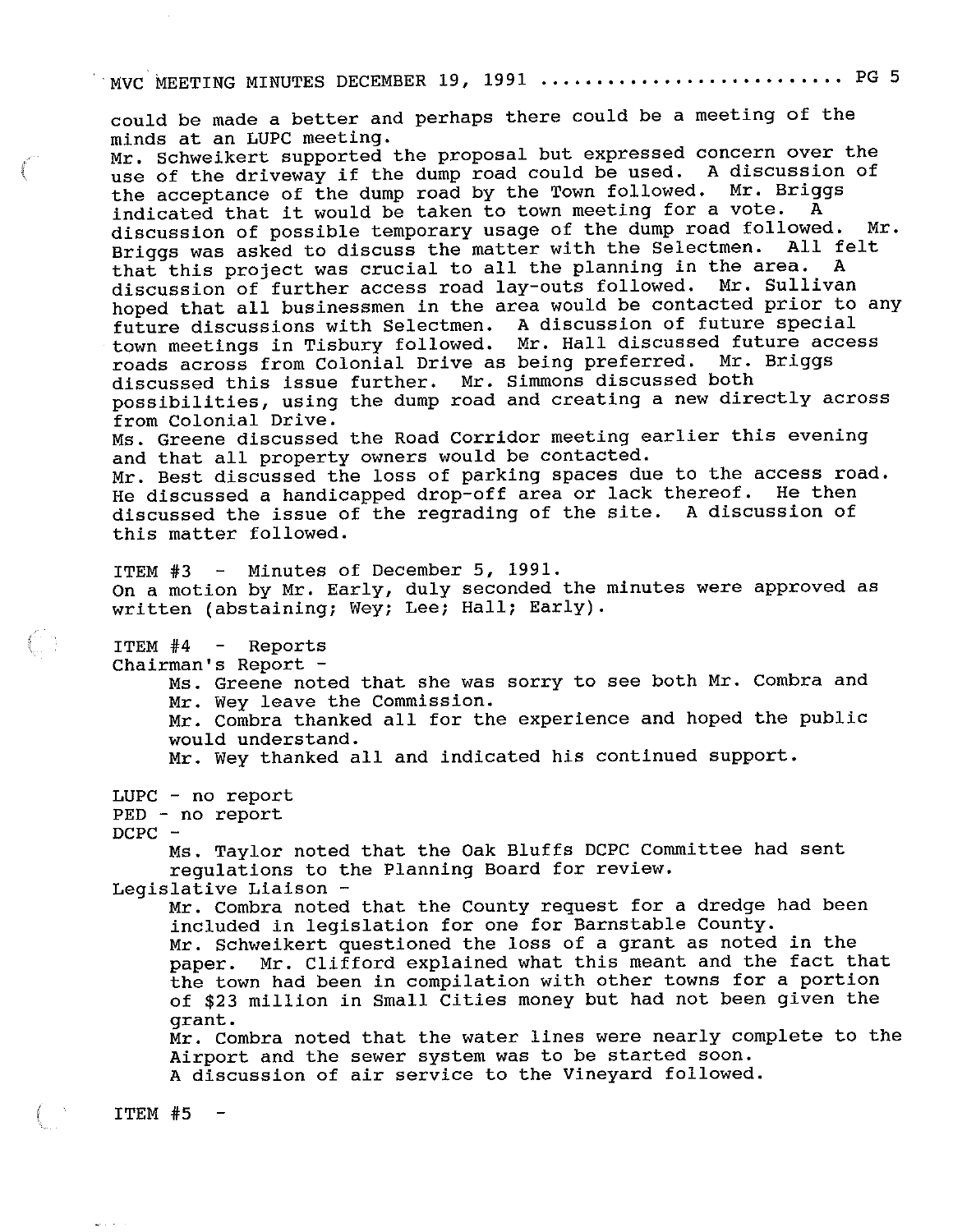MVC MEETING MINUTES DECEMBER 19, 1991 ............................ PG 6

ITEM #6 - Written decision - Wright DRI Mr. Early left the room. Ms. Greene noted that one page had been omitted from the draft copies and that page contained the list of restricted uses. Ms. Greene read the list. Mr. Briggs moved approval as written, duly seconded. On a roll call vote was 7 yea, 0 nay, 5 abstentions (Wey, Hall, Lee, Early, Gallagher).

ITEM #7 - Nominating Committee Report Ms. Greene noted the minutes were in the notebooks and that the Nominating Committee had put forth the incumbents for a second term. Mr. Early moved closure of the nominations, seconded by Mr. Combra. On a roll call vote those present voted 9 yea, 0 nay,  $\bar{3}$  abstentions (Greene, Sullivan, Lee).

ITEM #8 - Old Business Mr. Sullivan discussed his meeting with the Tisbury Planning Board on the affordable housing policy of the MVC. He felt the meeting was very productive and all seemed to be in agreement.

Mr. Donaroma questioned what was happening with respect to any economic meetings in the future. Mr. Clifford noted there would be meetings taking place next year.

Mr. Hall discussed the MVC fee schedule and the need to change or correct. This will be discussed at LUPC.

Mr. Early asked about the contractors' surveys. Mr. Schilling noted about 15% return so far. A discussion of this matter followed.

ITEM #9 - New Business Mr. Early discussed the All Island Selectmens meeting with reference to possible Tall Ship visits. He discussed what was being done to get some of the ships to visit the Island.

There being no further business, the meeting adjourned at  $10:14$  P.M.